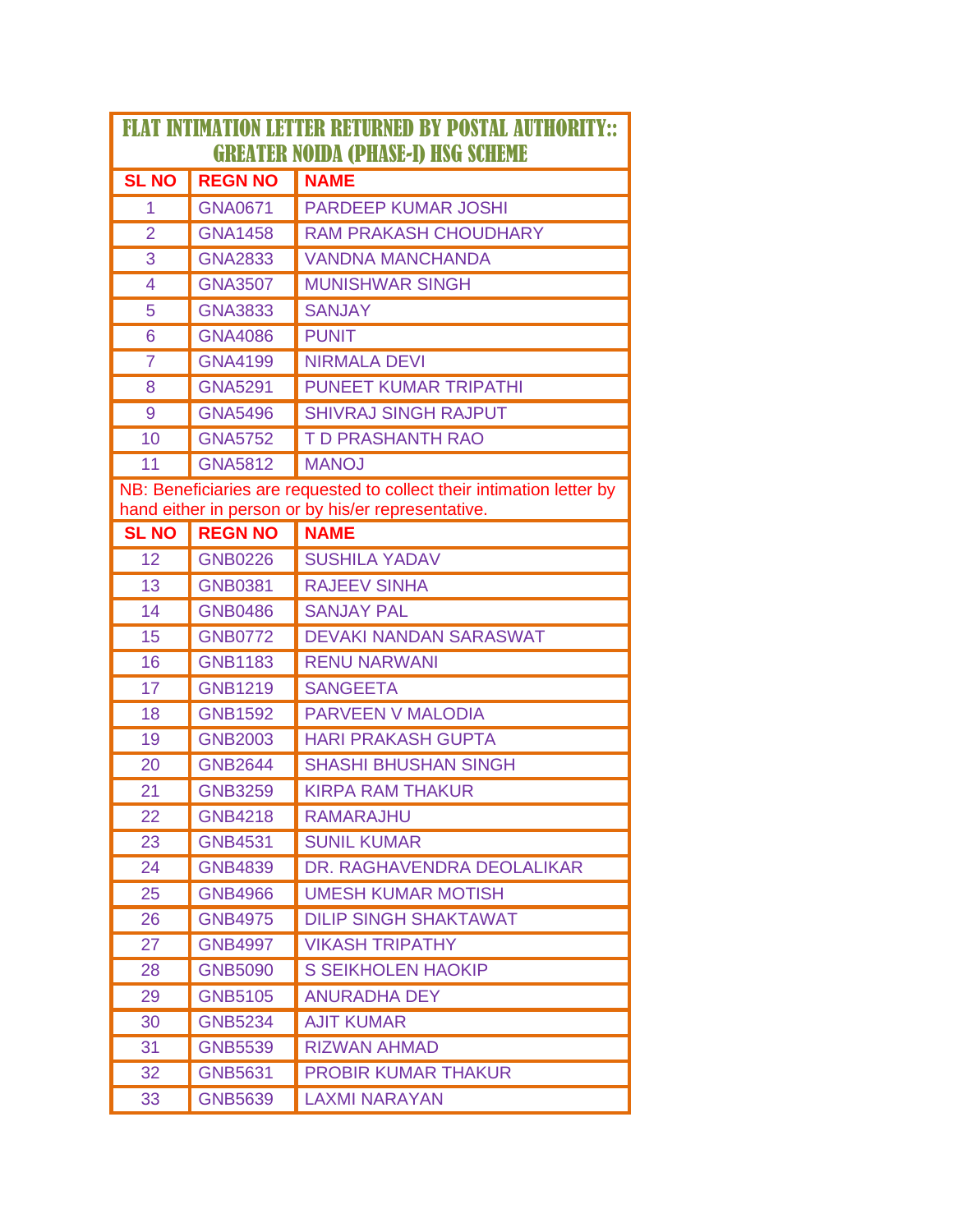| 34                                                                    | <b>GNB5646</b>                   | DR ADESH KISANJI GADPAYLE                               |  |  |
|-----------------------------------------------------------------------|----------------------------------|---------------------------------------------------------|--|--|
| 35                                                                    | <b>GNB5654</b>                   | <b>ASHIYA</b>                                           |  |  |
| 36                                                                    | <b>GNB5662</b>                   | <b>DEEPAK SINGH CHAUHAN</b>                             |  |  |
| 37                                                                    | <b>GNB5671</b>                   | <b>FAREENA</b>                                          |  |  |
| 38                                                                    | <b>GNB5672</b>                   | <b>PRAVESH</b>                                          |  |  |
| 39                                                                    | <b>GNB5747</b>                   | <b>REMA NEDUMPALLY</b>                                  |  |  |
| 40                                                                    | <b>GNB5936</b>                   | <b>NIRMALA SHARMA</b>                                   |  |  |
| 41                                                                    | <b>GNB5971</b>                   | <b>ISHITA DAS</b>                                       |  |  |
| 42                                                                    | <b>GNB5975</b>                   | <b>RAMKISHAN</b>                                        |  |  |
| 43                                                                    | <b>GNB5986</b>                   | <b>NEHA KHANDELWAL</b>                                  |  |  |
| 44                                                                    | <b>GNB5999</b>                   | <b>RAGHVENDRA</b>                                       |  |  |
| 45                                                                    | <b>GNB6097</b>                   | <b>SOURAV DAS</b>                                       |  |  |
| 46                                                                    | <b>GNB6249</b>                   | SAURABH KUMAR SRIVASTAVA                                |  |  |
| 47                                                                    | <b>GNB6251</b>                   | <b>SUDHIR KUMAR</b>                                     |  |  |
| 48                                                                    | <b>GNB6257</b>                   | <b>PURNIMA SHARMA</b>                                   |  |  |
| 49                                                                    | <b>GNB6264</b>                   | <b>ANIRUDDHA CHAKRABORTY</b>                            |  |  |
| 50                                                                    | <b>GNB6266</b>                   | <b>SATYAJIT MISHRA</b>                                  |  |  |
| 51                                                                    | <b>GNB6269</b>                   | <b>RAGHAV RALHAN</b>                                    |  |  |
| 52                                                                    | <b>GNB6292</b>                   | <b>SUMAN KUMAR</b>                                      |  |  |
| NB: Beneficiaries are requested to collect their intimation letter by |                                  |                                                         |  |  |
|                                                                       |                                  |                                                         |  |  |
|                                                                       |                                  | hand either in person or by his/er representative.      |  |  |
| <b>SL NO</b>                                                          | <b>REGN NO</b>                   | <b>NAME</b>                                             |  |  |
| 53                                                                    | <b>GNC0053</b>                   | <b>NEPAL SINGH</b>                                      |  |  |
| 54                                                                    | <b>GNC0076</b>                   | <b>SUBRATA DAS</b>                                      |  |  |
| 55                                                                    | <b>GNC0199</b>                   | <b>SANJAY KUMAR</b>                                     |  |  |
| 56                                                                    | <b>GNC0270</b>                   | <b>DR DILIP KUMAR</b>                                   |  |  |
| 57                                                                    | <b>GNC0312</b>                   | <b>BALRAJ SINGH</b>                                     |  |  |
| 58                                                                    | <b>GNC0367</b>                   | <b>ALOK KUMAR VERMA</b>                                 |  |  |
| 59                                                                    | <b>GNC0488</b>                   | <b>MOHD YASEEN</b>                                      |  |  |
| 60                                                                    | <b>GNC0656</b>                   | <b>KAHNU CHARAN SAMANTARAY</b>                          |  |  |
| 61                                                                    | <b>GNC0663</b>                   | <b>USHA KUMARI</b>                                      |  |  |
| 62                                                                    | <b>GNC0706</b>                   | <b>ATULESH CHANDRA MATHUR</b>                           |  |  |
| 63                                                                    | <b>GNC0879</b>                   | <b>VIJAY KUMAR GUPTA</b>                                |  |  |
| 64                                                                    | <b>GNC1095</b>                   | <b>RAMESH LAL KHALOTRA</b>                              |  |  |
| 65                                                                    | <b>GNC1283</b>                   | <b>DHARAMRAJ KUMBHARE</b>                               |  |  |
| 66                                                                    | <b>GNC1333</b>                   | <b>HARI SINGH</b>                                       |  |  |
| 67                                                                    | <b>GNC1400</b>                   | <b>KRIPAL SINGH</b>                                     |  |  |
| 68<br>69                                                              | <b>GNC1531</b><br><b>GNC1535</b> | <b>SUSHIL KUMAR SRIVASTVA</b><br><b>RAMESHWAR YADAV</b> |  |  |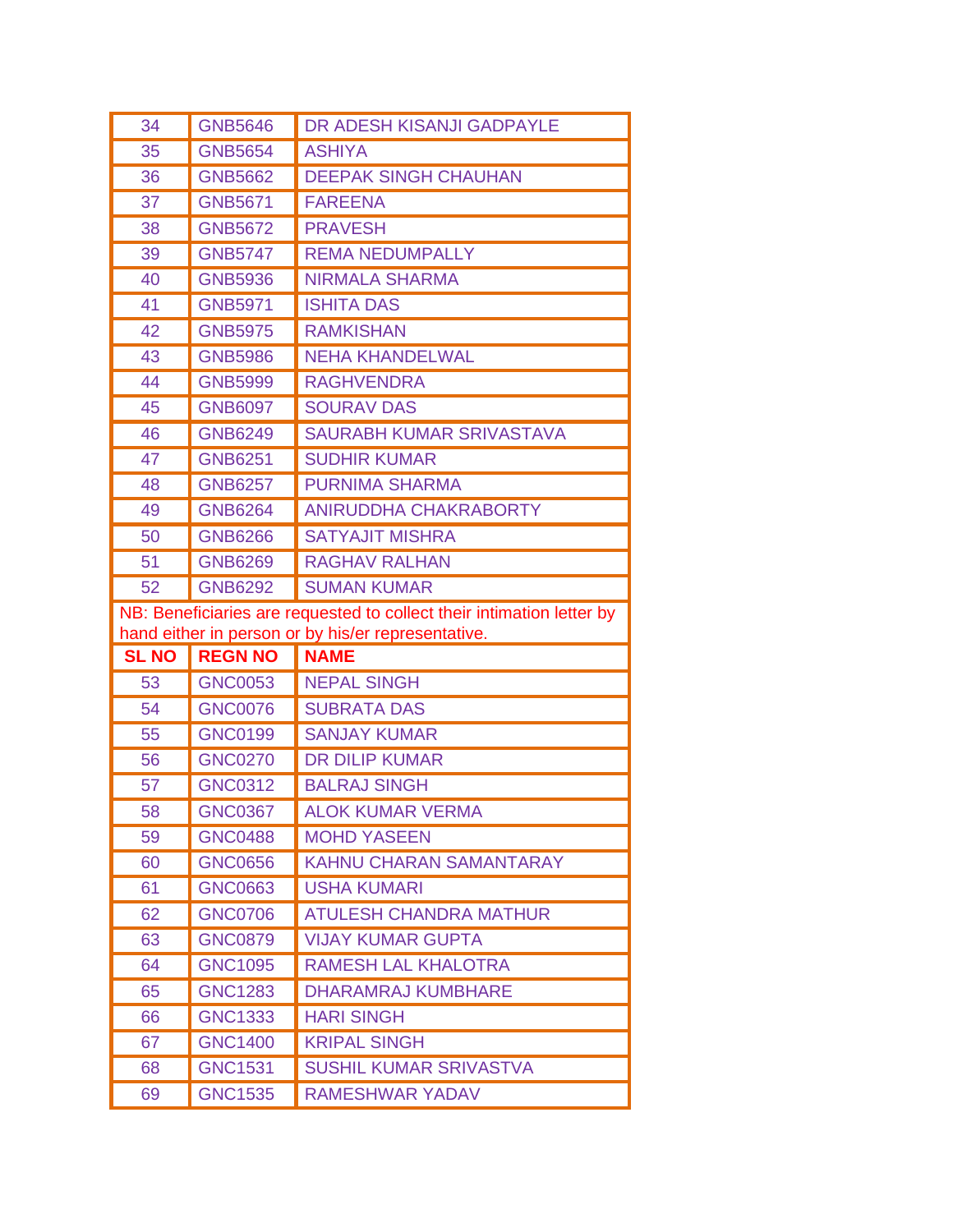| 70  | <b>GNC1645</b> | <b>RAMESAN PV</b>             |
|-----|----------------|-------------------------------|
| 71  | <b>GNC1662</b> | <b>VANDANA CHOUDHARY</b>      |
| 72  | <b>GNC2245</b> | <b>RAJESH KUMAR SINGH</b>     |
| 73  | <b>GNC2254</b> | <b>HARI NATH PRASAD</b>       |
| 74  | <b>GNC2490</b> | <b>RACHNA AGARWAL</b>         |
| 75  | <b>GNC2891</b> | <b>NARENDRA KUMAR SHARMA</b>  |
| 76  | <b>GNC3230</b> | <b>K REVATHY</b>              |
| 77  | <b>GNC3484</b> | <b>PREM PAL SINGH</b>         |
| 78  | <b>GNC3695</b> | <b>SANGEETA SHARMA</b>        |
| 79  | <b>GNC3729</b> | <b>RAJEEV TOPNO</b>           |
| 80  | <b>GNC3816</b> | <b>NARAYAN LAL CHAUHAN</b>    |
| 81  | <b>GNC3982</b> | <b>NARESH KUMAR</b>           |
| 82  | <b>GNC4144</b> | <b>SANJAY KUMAR</b>           |
| 83  | <b>GNC5053</b> | <b>AMITABH KUMAR SINGH</b>    |
| 84  | <b>GNC5120</b> | <b>RAKHI KUMARI</b>           |
| 85  | <b>GNC5197</b> | <b>MAIMUN NISHA ANSARI</b>    |
| 86  | <b>GNC5358</b> | REGULAVALASA GOPALA KRISHNA   |
| 87  | <b>GNC5362</b> | <b>JAMILA BANO</b>            |
| 88  | <b>GNC5423</b> | <b>HARI OM AGGARWAL</b>       |
| 89  | <b>GNC5444</b> | <b>DARSHANA MOMAYA DABRAL</b> |
| 90  | <b>GNC5533</b> | <b>VINOD KUMAR</b>            |
| 91  | <b>GNC5628</b> | PARAMESWARAN NARAYANA IYER    |
| 92  | <b>GNC5645</b> | <b>UDAY KUMAR SINGH</b>       |
| 93  | <b>GNC5659</b> | <b>ROHIT VOHRA</b>            |
| 94  | <b>GNC5689</b> | <b>JAI RAM SINGH</b>          |
| 95  | <b>GNC5696</b> | <b>PRABHAT RANJAN SINGH</b>   |
| 96  | <b>GNC5702</b> | <b>DR MD SHARFE ALAM</b>      |
| 97  | <b>GNC5723</b> | <b>MUKUND KUMAR JHA</b>       |
| 98  | <b>GNC5737</b> | <b>RAKESH KUMAR DIWAKAR</b>   |
| 99  | <b>GNC5851</b> | <b>UDAYABHANU DAS</b>         |
| 100 | <b>GNC5860</b> | <b>S SATHYAMOORTHY</b>        |
| 101 | <b>GNC5871</b> | <b>ANITA SATHEESAN</b>        |
| 102 | <b>GNC5911</b> | <b>RAMNARESH KURMI</b>        |
| 103 | <b>GNC5917</b> | <b>RAJENDRA SINGH SAINI</b>   |
| 104 | <b>GNC6068</b> | <b>GOURAV SHARMA</b>          |
| 105 | <b>GNC6103</b> | <b>S SENTHIL KUMAR</b>        |
| 106 | <b>GNC6113</b> | <b>RIMJHIM PANDEY</b>         |
| 107 | <b>GNC6114</b> | <b>HENA HASSAN</b>            |
| 108 | <b>GNC6116</b> | <b>MAHBOOB ALAM</b>           |